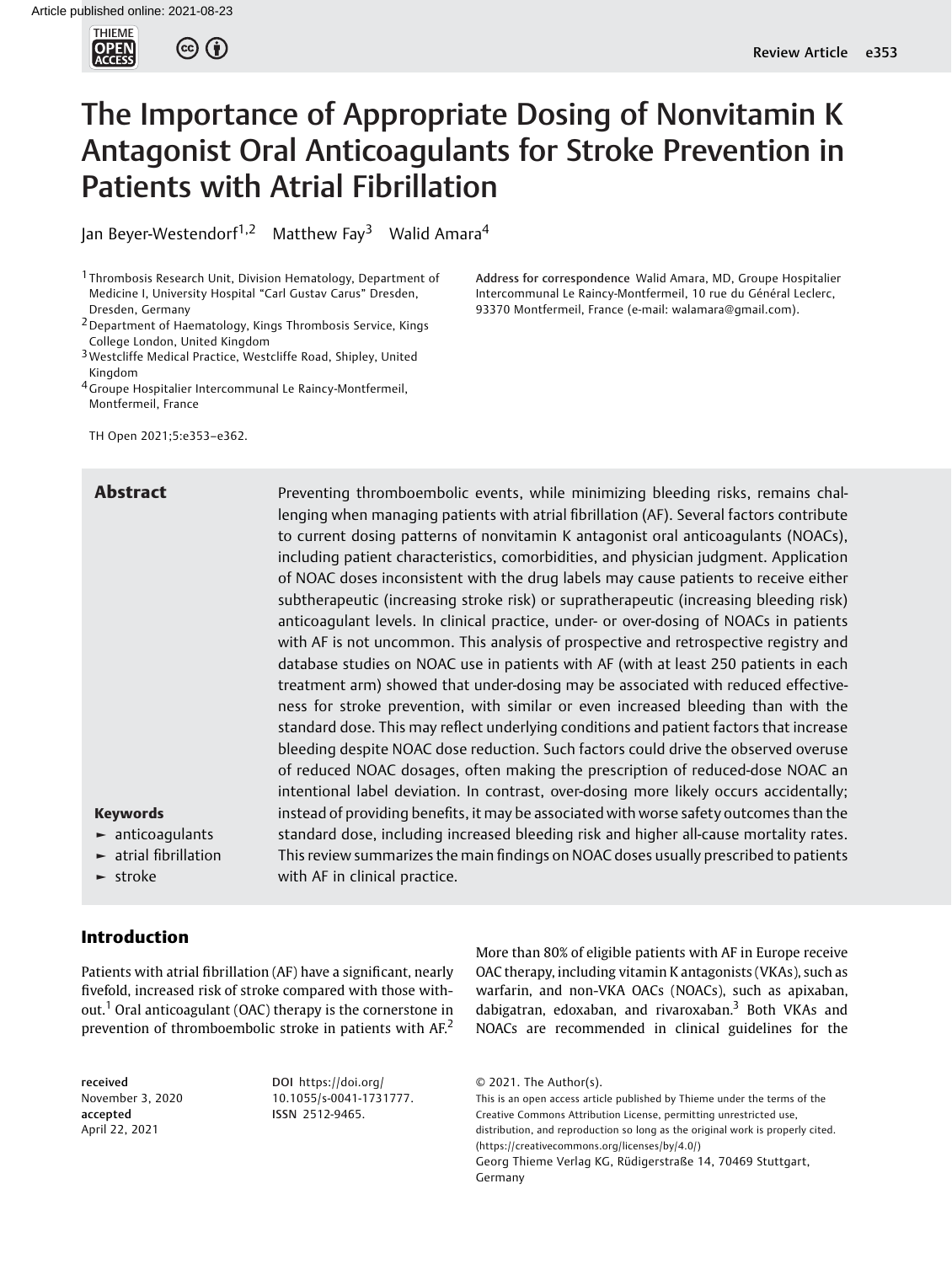prevention of stroke in patients with AF, with a preference for NOACs where suitable.<sup>2</sup>

VKAs require frequent monitoring and dose adjustments due to their narrow therapeutic range.<sup>2,4</sup> The broad interand intraindividual dose–response variability demands dose optimization of VKA by regular measurements of the prothrombin time, presented as international normalized ratio (INR). The INR target range should be maintained between 2.0 and 3.0, because subtherapeutic INR levels may not provide sufficient protection from stroke.<sup>4</sup> Drug–drug and drug–food interactions and individual metabolic variability may limit the use of VKAs.<sup>4</sup>

NOACs have a predictable anticoagulant effect, fixed-dose regimens, and no routine anticoagulation monitoring requirements.<sup>2</sup> The choice and dose of NOAC depend on the individual patient, and appropriate dosing should prevent thrombus formation without increasing major bleeding risk.5,6 Several factors influence dosing: older age, renal impairment, low body weight, and co-medications, which vary with the NOAC, as indicated in the respective labels.<sup>7-10</sup>

Dose reduction criteria were prespecified in clinical trials.11–<sup>16</sup> While NOACs demonstrated a favorable benefit–risk profile in the pivotal phase III randomized controlled trials (RCTs) for stroke prevention in patients with AF, which led to label recommendations for standard dosing and dose reductions, further factors warranting dose reduction may still be identified. In these trials, reductions in the risk of both intracranial hemorrhage and fatal bleeding were observed, compared with warfarin.<sup>11,12,14,15,17</sup> However, real-world studies have shown that administration of anticoagulant therapy is often inconsistent with drug labeling, which may reduce the protective effect of NOACs.<sup>18–21</sup>

Physician preference and experience, patient lifestyle, age, comorbidities, and patient preference contribute to current NOAC dosing patterns.22,23 Modifying NOAC doses incorrectly can have unintended clinical implications. Suboptimal dosing is associated with poorer clinical outcomes and higher adverse event rates compared with appropriate dosing.<sup>18,19,24,25</sup> Initiating and maintaining the appropriate NOAC dose protects patients against adverse outcomes.19,24,25 This review summarizes these clinically relevant topics based on prospective and retrospective registry and database studies on the use of NOACs in patients with AF and including at least 250 patients in each treatment arm. Publications were manually screened and additional publications were included according to relevance.

# Criteria for NOAC Dose Adjustments for Patients with Atrial Fibrillation

Advancing age  $(>80$  years), renal impairment, specific comedications, and body weight are predisposing factors for increased anticoagulant-related bleeding.<sup>26</sup> A perceived risk of major bleeding can be managed by reducing the dose when risk criteria are present. However, for most patients with AF, stroke risk in the absence of OAC treatment is much higher than bleeding risk associated with treatment.<sup>26</sup>

Dose-reduction strategies are important for patients at increased stroke or bleeding risk. Pharmacokinetic analyses from the RE-LY and ENGAGE AF-TIMI 48 trials showed that the probability of major bleeding events increased with increasing NOAC trough plasma concentrations, and the risk of stroke/systemic embolism (SE) was higher at lower plasma trough concentrations.5,16 Consequently, factors that increase the likelihood of very high or very low NOAC plasma concentrations should be considered when prescribing a NOAC. Patients of older age or with renal dysfunction are at risk of drug accumulation with NOACs.<sup>5</sup> There is limited evidence on the use of NOACs in patients with end-stage renal disease (creatinine clearance [CrCl] < 15mL/min), and NOACs should be used with caution in patients with severe renal disease when CrCl is 15–29mL/min (dabigatran is contraindicated for this range). This is because these patients were excluded from the phase III RCTs (ARISTOTLE excluded patients with CrCl  $<$  25 mL/min).<sup>6,27</sup> For moderate renal impairment, a reduced NOAC dose should be considered (please refer to drug- and country-specific label information). $6$  This offers a level of protection against stroke, without increasing bleeding risk. If a bleeding event occurs, it may be necessary to interrupt and/or discontinue NOAC treatment, thereby putting the patient at increased risk of potentially fatal thrombosis.

According to the European Union labels, each NOAC has distinct requirements for dose reductions,  $26$  which may affect treatment decisions ( $\blacktriangleright$ Table 1).<sup>7–10,28,29</sup> The dose of apixaban may be lowered for patients with serum creatinine level of  $\geq$ 1.5 mg/dL, which is associated with older age ( $\geq$ 80 years) or low body weight ( $\leq$ 60 kg), and for patients with severe renal impairment (CrCl:  $15-29$  mg/mL).<sup>7</sup> The dose of dabigatran may be lowered for moderate renal impairment (CrCl: 30–50mL/min), older age (>75 years and/or high bleeding risk), and concomitant use of P-glycoprotein (P-gp) inhibitors (verapamil, but not amiodarone or quinidine). $8$ For edoxaban, the dose may be lowered for moderate to severe renal impairment (CrCl: 15–50mL/min), low body weight  $(<$  60 kg), and concomitant use of P-gp inhibitors (ciclosporin, dronedarone, erythromycin, or ketoconazole, but not amiodarone, quinidine, or verapamil). Finally, for rivaroxaban dose reductions are required for moderate to severe renal impairment (CrCl:  $15-49$  mL/min) only, <sup>10</sup> because pharmacokinetic/pharmacodynamic profiles and simulations of drug exposure have shown no effect of age, body weight, gender, or co-medications on drug exposure.<sup>13</sup>

In addition to the inconsistent dose reduction criteria for each NOAC, the extent of dose reductions is also variable. While rivaroxaban and dabigatran are reduced by only approximately 25%, apixaban and edoxaban are reduced by 50%, which may lead to clinically relevant discrepancies of drug exposure and outcomes.

# Evidence for the Use of NOAC Reduced Dose for Stroke Prevention in Patients with Atrial Fibrillation

Evidence for the use of NOACs at the lowest approved dose for stroke prevention in patients with AF has been demonstrated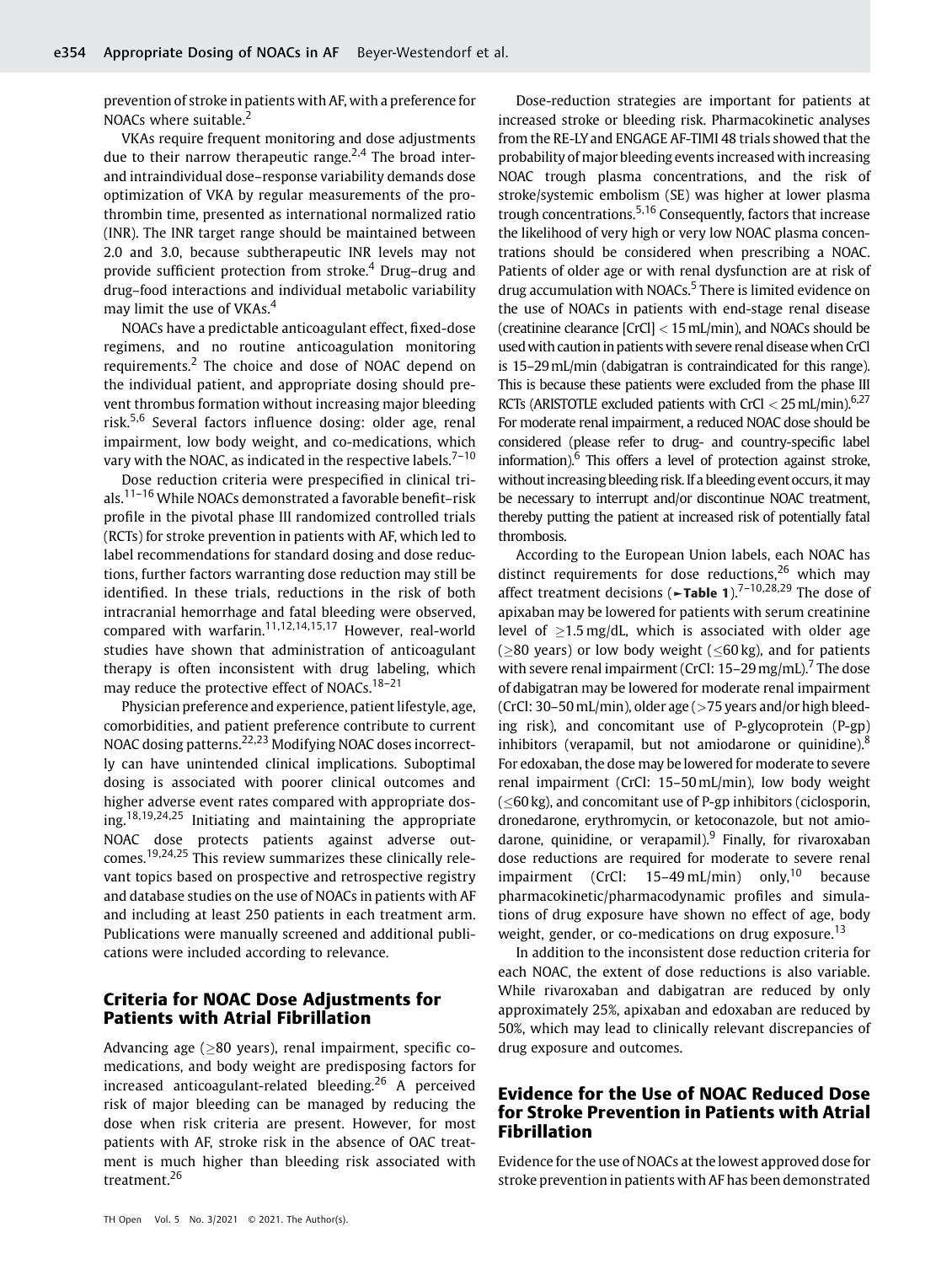|                                      | Apixaban <sup>a</sup> (5 mg bid)              | Dabigatran (150 mg bid)                               | Edoxaban<br>$(60 \text{ mg od})$ | Rivaroxaban<br>$(20 \text{ mg od})$ |
|--------------------------------------|-----------------------------------------------|-------------------------------------------------------|----------------------------------|-------------------------------------|
| Age                                  |                                               |                                                       |                                  |                                     |
| $75 - 80v$                           | 5 mg bid                                      | Consider 110 mg bid                                   | 60 mg od                         | 20 mg od                            |
| >80v                                 | 2.5 mg bid with one other factor <sup>a</sup> | 110 mg bid                                            | 60 mg od                         | 20 mg od                            |
| Body weight                          |                                               |                                                       |                                  |                                     |
| 50-60 kg                             | 2.5 mg bid with one other factor <sup>a</sup> | 150 mg bid                                            | 30 mg od                         | 20 mg od                            |
| $<$ 50 kg                            | 2.5 mg bid with one other factor <sup>a</sup> | Consider 110 mg bid                                   | 30 mg od                         | 20 mg od                            |
| Serum creatinine<br>$\geq$ 1.5 mg/dL | 2.5 mg bid with one other factor <sup>a</sup> |                                                       |                                  |                                     |
| CrCl                                 |                                               |                                                       |                                  |                                     |
| 30-49 mL/min                         | 5 mg bid                                      | 150 or 110 mg bid                                     | 30 mg od                         | 15 mg od                            |
| 15-29 mL/min                         | $2.5$ mg bid                                  | Contraindicated/<br>75 mg bid <sup>c</sup>            | 30 mg od                         | 15 mg od                            |
| $<$ 15 mL/min                        | Contraindicated                               | Contraindicated                                       | Contraindicated                  | Contraindicated                     |
| Concomitant medication <sup>b</sup>  |                                               |                                                       |                                  |                                     |
| Cyclosporine                         | $\qquad \qquad -$                             | Contraindicated                                       | 30 mg od                         | $\overline{\phantom{0}}$            |
| <b>Dronedarone</b>                   | $\Omega$                                      | Contraindicated/<br>consider 75 mg bidc,d             | 30 mg od                         | Not recommended                     |
| Erythromycin                         | $\overline{\phantom{0}}$                      |                                                       | 30 mg od                         | 20 mg od                            |
| Ketoconazole                         | Not recommended                               | Contraindicated/<br>consider 75 mg bid <sup>c,d</sup> | 30 mg od                         | Not recommended                     |
| Verapamil                            | 5 mg bid                                      | 150 or 110 mg bid                                     | 60 mg od                         | $\overline{\phantom{0}}$            |

Table 1 Recommended NOAC dosing for patients with atrial fibrillation<sup>26</sup>

Abbreviations: bid, twice daily; CrCl, creatinine clearance; NOAC, nonvitamin K antagonist oral anticoagulant; od, once daily.

 $^{\sf a}$ For apixaban, 2.5 mg bid is indicated in patients with two or more of the following characteristics: age  $\geq$ 80 years, body weight  $\leq$ 60 kg, and serum creatinine  $\geq$ 1.5 mg/dL (133 µmol/L).

<sup>b</sup>Incomplete list. See individual labels for more information.

c Dabigatran 75 mg is only available in the United States, and the use of dabigatran in these patients may be contraindicated in other countries. <sup>d</sup>In patients with CrCl 30-50 mL/min.

in the four major phase III stroke prevention trials.<sup>27</sup> The proportion of patients with renal impairment who received a reduced dose varied across these trials. $30-33$   $\rightarrow$  Table 2 shows the proportion of patients who received a reduced NOAC dose in these trials, as well as the criteria for dose reduction, and the proportion of patients with moderate renal impairment who received a reduced dose of NOAC.

In the phase III stroke prevention trials, patients receiving the lowest doses of dabigatran (110 mg twice daily [bid]) or edoxaban (30 mg once daily [od] or 15mg od in patients meeting criteria for dose reduction) or reduced doses of apixaban (2.5 mg bid) or rivaroxaban (15 mg od) experienced similar rates of stroke and SE to corresponding patients receiving warfarin.11,12,14,33 However, in ENGAGE AF-TIMI 48, rates of ischemic stroke were significantly higher in patients on edoxaban 30 mg od compared with those on warfarin.<sup>12</sup> In RE-LY and ENGAGE AF-TIMI 48, patients on the lowest dose of NOAC experienced lower rates of major bleeding compared with those on warfarin.<sup>11,12</sup> In ARISTOTLE and ROCKET AF, the relative safety of reduced-dose NOAC versus warfarin was consistent with the results of the respective trials.<sup>14,33</sup> These findings support the use of the lowest approved doses of NOAC for stroke prevention in a subset of well-defined patients with

AF at risk of NOAC overexposure due to various factors. These included low body weight, renal impairment, or concomitant use of certain medications that interact with cytochrome P450 3A4 (CYP3A4) and/or P-gp.

# Prevalence and Clinical Implications of the Use of Nonrecommended Anticoagulant Doses in Clinical Practice

Real-world evidence has shown that many patients receive NOAC doses inconsistent with the label recommendation, including under- and over-dosing (see  $\sim$ Table 3).<sup>18</sup> Underdosing may lead to inadequate protection from stroke or SE, and a full dose in patients who meet the dose reduction criteria may increase their risk of bleeding.<sup>18</sup>

#### Under-dosing

Discrepancies between the proportion of patients prescribed a reduced NOAC dose in real-world practice compared with patients in phase III RCTs were identified in large NOAC registries and databases<sup>18</sup> and in prescription data analyses.<sup>34,35</sup> Dose reductions occurred in a higher proportion of patients (24.5–53.7%) in real-world studies compared with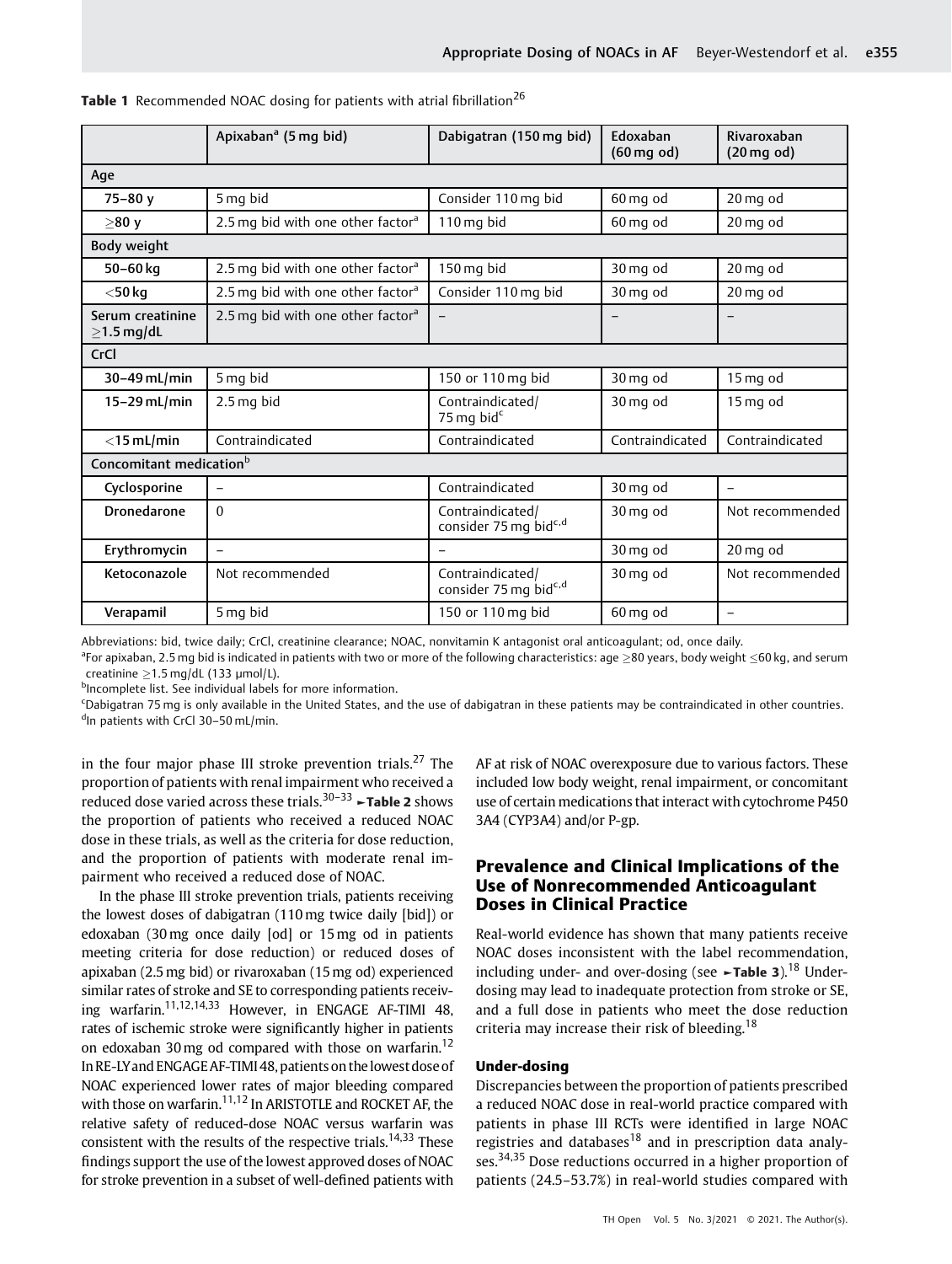| <b>Trial</b>                       | Normal dose                                                                                     | Proportion of<br>patients receiving<br>reduced dose<br>(dose received)                                                                                                                                             | Criteria for dose<br>reduction                                                                                                                                                                                                                                        | Proportion of patients<br>with moderate renal<br>impairment who<br>received a reduced dose                                                                                   |
|------------------------------------|-------------------------------------------------------------------------------------------------|--------------------------------------------------------------------------------------------------------------------------------------------------------------------------------------------------------------------|-----------------------------------------------------------------------------------------------------------------------------------------------------------------------------------------------------------------------------------------------------------------------|------------------------------------------------------------------------------------------------------------------------------------------------------------------------------|
| ARISTOTLE <sup>14</sup>            | 5 mg bid                                                                                        | 4.7% (2.5 mg bid)                                                                                                                                                                                                  | Based on prespecified<br>dose reduction criteria,<br>i.e., $\geq$ 2 of: age $\geq$ 80 years,<br>body weight $\leq 60$ kg,<br>serum creatinine level of<br>$\geq$ 1.5 mg/dL                                                                                            | Substantially lower<br>proportion (24%) of<br>patients with moderate<br>renal function<br>$(CrCl < 50$ mL/min)<br>received reduced dose<br>versus other trials <sup>32</sup> |
| $RE-LY$ <sup>11</sup>              | 110 mg bid and<br>150 mg bid<br>(randomization 1/1)                                             | <b>NA</b>                                                                                                                                                                                                          | None                                                                                                                                                                                                                                                                  | Separate datasets for<br>patients with moderate<br>renal impairment based<br>on study design <sup>30</sup>                                                                   |
| <b>ENGAGE</b><br>AF-TIMI $48^{12}$ | Three-arm trial, with<br>50% of patients<br>receiving 60 mg od<br>and 50% receiving<br>30 mg od | One-quarter received a<br>reduced dose (30 mg<br>od if randomized to<br>the 60 mg od arm;<br>15 mg od if<br>randomized to the<br>30 mg od arm), with<br>$\sim$ 75% of these having<br>moderate renal<br>impairment | Half-dose in patients<br>meeting any of the<br>following criteria at<br>screening or at any time<br>during the trial: CrCl<br>30-50 mL/min, body<br>weight $<$ 60 kg, or<br>concomitant use of a<br>specific P-qp inhibitor<br>(quinidine, verapamil,<br>dronedarone) | 84% of patients with<br>moderate renal<br>impairment<br>(CrCl 30-50 mL/min)<br>at randomization received<br>a reduced dose <sup>31</sup>                                     |
| ROCKET AF <sup>15</sup>            | 20 mg bid                                                                                       | 21% (15 mg od)                                                                                                                                                                                                     | Prespecified dosing<br>criterion: CrCl<br>$30-49$ mL/min                                                                                                                                                                                                              | Prospective testing<br>allowed for all patients<br>(100%) with a CrCl of<br>30-49 mL/min to receive<br>the 15 mg od dose <sup>33</sup>                                       |

|  |  |  | <b>Table 2</b> Proportion of patients receiving a reduced dose of NOAC across phase III stroke prevention trials |  |  |  |  |  |  |
|--|--|--|------------------------------------------------------------------------------------------------------------------|--|--|--|--|--|--|
|--|--|--|------------------------------------------------------------------------------------------------------------------|--|--|--|--|--|--|

Abbreviations: bid, twice daily; CrCl, creatinine clearance; NA, not applicable; NOAC, nonvitamin K antagonist oral anticoagulant; od, once daily; P-gp, P-glycoprotein.

the phase III stroke prevention RCTs  $(4.7-25.4\%)$ <sup>27</sup> Differences in under-dosing between the NOACs have also been observed, with one analysis of data from 30,467 patients with nonvalvular AF in UK primary care showing that underdosing was more than twice as likely among patients starting apixaban as in patients starting rivaroxaban or dabigatran.<sup>20</sup>

The United States-based ORBIT-AF II registry found that 12.9% of patients received nonrecommended NOAC doses according to drug labeling, with 9.4% being under-dosed  $($  ► Fig. 1).<sup>24</sup> Increased rates of hospitalization for cardiovascular reasons (adjusted hazard ratio [HR] 1.26; 95% confidence interval [CI],  $1.07-1.50$ ;  $p = 0.007$ ) were seen in underdosed patients compared with patients receiving the recommended dose.<sup>24</sup> The highest rates of under-dosing occurred in patients receiving apixaban (12% of the overall population), particularly those on dialysis (29%; according to the U.S. label, patients on dialysis, aged  $\langle 80 \rangle$  years, and with a body weight  $>60$  kg, can be treated with apixaban 5 mg bid if indicated), and in thosewith an estimated CrCl of 30–50mL/min receiving dabigatran  $(23\%)$ <sup>24</sup>

A large U.S. database evaluating NOAC dosing patterns in 14,865 patients with nonvalvular AF found that dosing was often inconsistent with U.S. Food and Drug Administration (FDA) specifications.<sup>18</sup> A total of 13.3% of the 13,392 patients who did not have a renal indication for dose reduction were under-dosed. Of note, outcomes on effective stroke prevention differed between NOACs in this setting. For apixaban-treated patients, under-dosing was associated with an increased risk of stroke/SE (0.54 events per 100 person-years for the standard dose and 2.57 events per 100 person-years for the reduced dose; HR 4.87; 95% CI, 1.30–18.26;  $p = 0.02$ ).<sup>18</sup> In contrast, no significant difference in the risk of stroke or major bleeding was observed for patients without a renal indication for dose reduction treated with reduced doses of dabigatran or rivaroxaban. Bleeding rates remained largely unaffected by dose reduction with all three NOACs.<sup>18</sup> The higher stroke rates observed with apixaban may be the result of the higher number of patients receiving a reduced dose, compared with patients in the rivaroxaban and dabigatran groups; patients receiving apixaban were also older than those receiving the other NOACs (83 years vs. 77 and 76 years, respectively).<sup>18</sup> Additionally, a 50% dose reduction of NOACs in patients with a CrCl >50mL/min is more likely to result in insufficient drug exposure compared with a 25% dose reduction.

These findings were similar to those from a Danish national cohort study, which showed a trend toward a higher risk of stroke/SE with the reduced dose of apixaban (4.8%), and a trend toward a lower risk of stroke/SE with the lower dose of dabigatran (3.3%) and rivaroxaban (3.5%), compared with warfarin (3.7%) at 1-year follow-up. The rates provided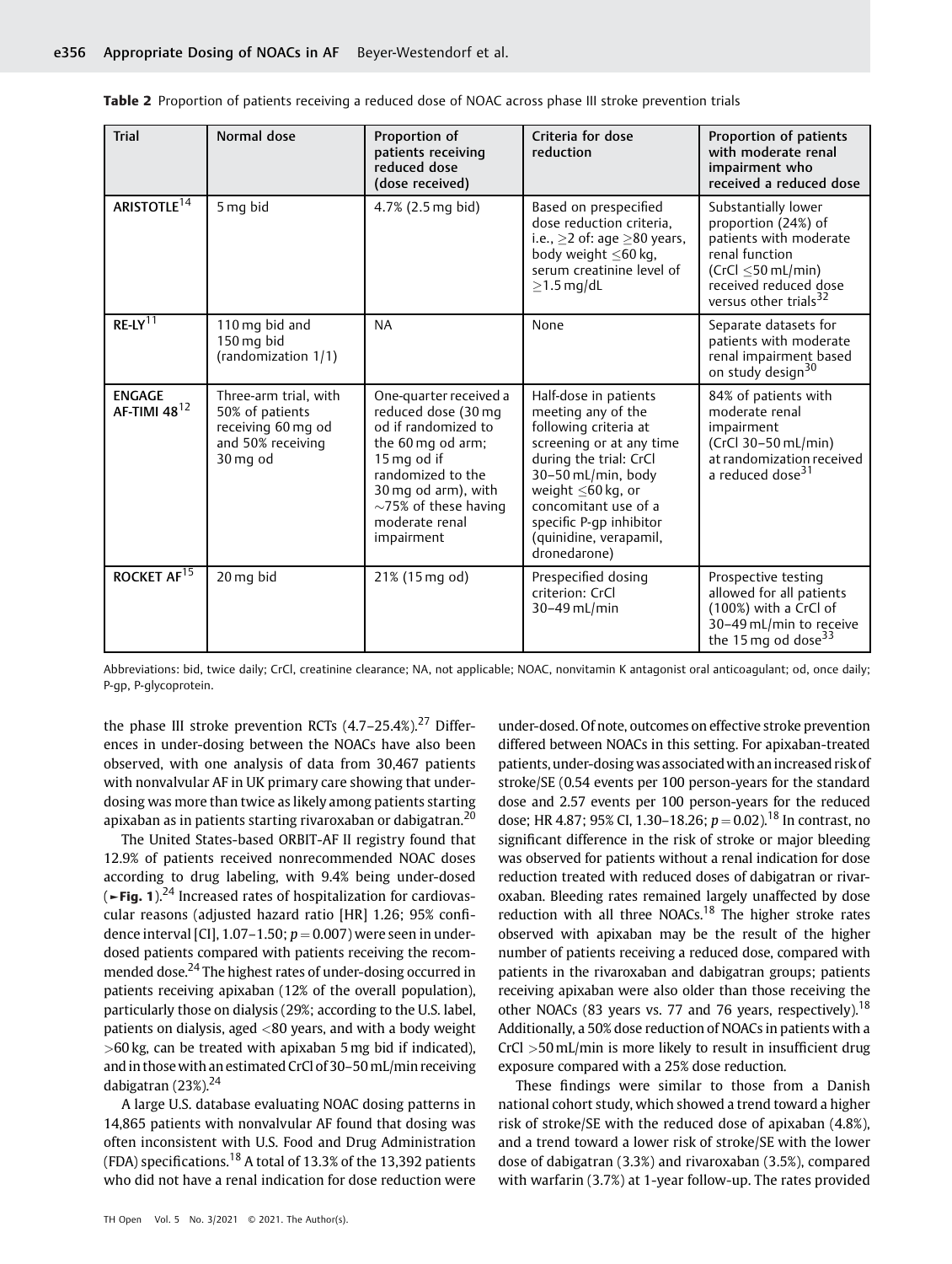| Study                                | Study type                                                                                         | Patients under-dosed                                                                           | Clinical impact of under-<br>dosing (HR vs. recom-<br>mended dose)                                                                                                            | Patients over-dosed                                                                           | Clinical impact of over-dosing<br>(HR vs. recommended dose)                                                                                                                   |
|--------------------------------------|----------------------------------------------------------------------------------------------------|------------------------------------------------------------------------------------------------|-------------------------------------------------------------------------------------------------------------------------------------------------------------------------------|-----------------------------------------------------------------------------------------------|-------------------------------------------------------------------------------------------------------------------------------------------------------------------------------|
| Yao et al <sup>18</sup>              | Retrospective database<br>analysis                                                                 | 13.3% of patients without<br>indication for dose<br>reduction                                  | Dabigatran and rivaroxaban<br>95% CI, 1.30-18.26)<br>Major bleeding: NS<br>Major bleeding: NS<br>Stroke/SE: HR 4.87<br>Stroke/SE: NS<br>Apixaban                              | indication for dose reduction<br>43.0% of patients with                                       | Stroke/SE: HR 1.66 (95% CI,<br>Apixaban, dabigatran, and<br>Major bleeding: HR 2.19<br>$(95\%$ CI, 1.07-4.46)<br>rivaroxaban pooled<br>$0.40 - 6.88$                          |
| Yu et al <sup>19</sup>               | Korea insurance claim<br>analysis                                                                  | ৯ৎ<br><u>بر</u><br>31.2                                                                        | HR 0.99 (95% CI, 0.88-1.11)<br>$(95\%$ CI, 0.91-1.10)<br>Stroke/SE: HR 1.00<br>Major bleeding:<br>NOACs pooled                                                                | 8.4%                                                                                          | Major bleeding: HR 1.18<br>Stroke/SE: HR 1.16 (95%<br>$(95\%$ CI, 1.01-1.38)<br>$C1, 1.01 - 1.34$<br>NOACs pooled                                                             |
| García Rodríguez et al <sup>20</sup> | record analysis of patients<br>with NVAF initiating<br>therapy with a NOAC<br>UK electronic health | Dabigatran: 8.7%<br>Rivaroxaban: 9.1%<br>Apixaban: 21.6%                                       | $\widetilde{\Xi}$                                                                                                                                                             | Dabigatran: 16.9%<br>Rivaroxaban: 6.6%<br>Apixaban: 3.5%                                      | $\widetilde{\Xi}$                                                                                                                                                             |
| Cho et al <sup>2</sup>               | Korea insurance claim<br>analysis                                                                  | indication for standard<br>initiated patients with<br>51.6% among newly<br>dose                | 1.51% incidence per 1 year<br>Stroke/SE: 2.38 vs. 2.30%<br>(vs. recommended dose)<br>(vs. recommended dose)<br>Major bleeding: 1.99 vs.<br>incidence per 1 year               | $\frac{\kappa}{2}$                                                                            | $\frac{\alpha}{\beta}$                                                                                                                                                        |
| Steinberg et al <sup>24</sup>        | U.S. prospective national<br>registry (ORBIT-AF II)                                                | 9.4%                                                                                           | events per 100 patient-years<br>Stroke/SE: 2.0 vs. 1.3 events<br>Major bleeding: 4.1 vs. 3.6<br>(vs. recommended dosing)<br>(vs. recommended dosing)<br>per 100 patient-years | 3.4%                                                                                          | events per 100 patient-years<br>Stroke/SE: 2.3 vs. 1.3 events<br>Major bleeding: 6.9 vs. 3.6<br>(vs. recommended dosing)<br>(vs. recommended dosing)<br>per 100 patient-years |
| Lee et al $^{25}$                    | Retrospective single<br>center study                                                               | 19.6%                                                                                          | P∘aN                                                                                                                                                                          | 6.1%                                                                                          | ak∍                                                                                                                                                                           |
| Helmert et al <sup>40</sup>          | (Dresden NOAC registry)<br>Prospective registry                                                    | had complete information<br>receiving apixaban that<br>on dosing criteria<br>64.9% of patients | $\widetilde{\Xi}$                                                                                                                                                             | apixaban that had complete<br>7.7% of patients receiving<br>information on dosing<br>criteria | $\widetilde{\Xi}$                                                                                                                                                             |
|                                      |                                                                                                    |                                                                                                |                                                                                                                                                                               |                                                                                               |                                                                                                                                                                               |

Table 3 Prevalence of under- and over-dosing in observational studies Table 3 Prevalence of under- and over-dosing in observational studies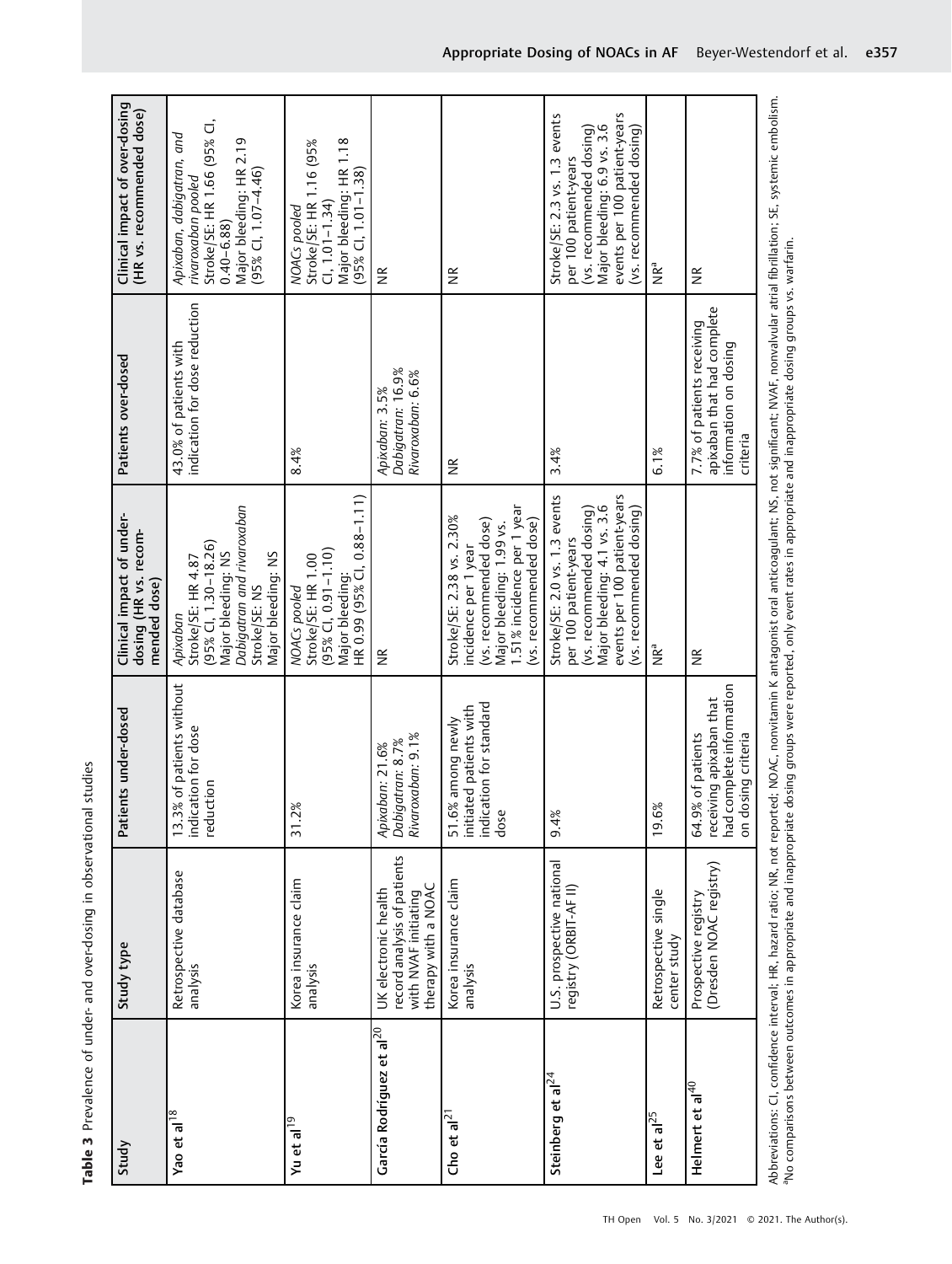

Fig. 1 NOAC dosing by drug in the ORBIT-AF II registry.<sup>24</sup> Rates of NOAC prescription, according to the FDA-approved labels with the appropriate dose, below the appropriate dose (under-dosed) and above the appropriate dose (over-dosed). FDA, U.S. Food and Drug Administration; NOAC, nonvitamin K antagonist oral anticoagulant.

were weighted event rates per 100 person-years.<sup>23</sup> All patients receiving NOACs in this analysis demonstrated no significant risk difference in stroke/thromboembolism risk between the standard and low NOAC doses.<sup>36</sup> These findings matched analyses from two other U.S. databases, which found no significant difference in associated stroke risk between standard and reduced doses of rivaroxaban (20 mg od/15 mg od) versus those of dabigatran (150 mg bid/75 mg bid).<sup>37,38</sup> In the United States, dabigatran 75mg bid is the approved reduced dose for stroke prevention in patients who have AF and renal impairment (CrCl: 15–30mL/min and CrCl: 30–50mL/min if administered with dronedarone or systemic ketoconazole).<sup>39</sup>

Several analyses have evaluated the impact of underdosing in Asian populations. In an analysis from the Korean National Health Insurance Service database, 51.6% of the 16,568 patients with AF who were indicated for a standard dose of a NOAC received a lower dose.<sup>21</sup> Overall, NOAC under-dosing resulted in similar 1-year incidence rates of ischemic stroke or SE compared with standard dosing (2.38 vs. 2.30%, respectively), and increased rates of all-cause death (2.38 vs. 1.59%) and major bleeding (1.99 vs. 1.51%). Although under-dosing with rivaroxaban resulted in a similar risk of thromboembolic events, all-cause death, and major bleeding, the under-dosing of apixaban was associated with an increased risk of ischemic stroke or SE and death.<sup>21</sup> A separate analysis from the same database involving 53,649 patients treated with a NOAC found that under-dosing was not generally associated with either adverse clinical outcomes or improved safety, although under-dosing of rivaroxaban was associated with an increased risk of all-cause death compared with on-label use (adjusted HR 1.37; 95% CI, 1.16–1.63).<sup>19</sup> An analysis from a single center in Korea compared 3,733 patients with nonvalvular AF who were treated with NOACs with 2,659 patients who were administered warfarin. The analysis indicated that NOAC under-dosing was associated with an increased risk of thromboembolism (adjusted HR 2.51; 95% CI, 1.28–4.93). There was no reduction in the risk of major bleeding with under-dosed NOACs compared with the onlabel dose in this study. $25$ 

The results for the individual NOACs, however, should not be ignored, and may influence NOAC selection by physicians.

TH Open Vol. 5 No. 3/2021 © 2021. The Author(s).

For example, the Dresden NOAC Registry found that patients receiving the lower doses of apixaban, rivaroxaban, or dabigatran had more thromboembolic events and significantly more bleeding events compared with those receiving standard doses. $40-42$  However, these results should be interpreted with caution. Bleeding rates with the reduced doses may be higher because physicians are prescribing these doses to patients most at risk of bleeding. Data from the Dresden NOAC Registry demonstrated that older patients and those with renal impairment or a high HAS-BLED score were more likely to receive rivaroxaban 15 mg od than 20 mg od, indicating a clinical rationale for dose reduction.<sup>42</sup> Therefore, emotionally charged wording such as "inappropriate dosing" should be avoided because, at least in some cases, the prescribed dose may be appropriately driven by clinical considerations, which may have identified bleeding risk factors beyond the label criteria for dose reduction. Another factor in NOAC selection when considering a reduced dose might be the differential proportions of the standard doses used. The reduced doses of apixaban and edoxaban are half the standard dose, compared with 75% of the standard dose for rivaroxaban. For dabigatran, two doses (150 and 110 mg bid) were evaluated in the phase III RE-LY trial, but the lower dabigatran dose (110 mg bid) is only approved in Europe and not in the United States. The United States-approved reduced dose of dabigatran (75 mg bid), which would constitute a similar 50% dose reduction to apixaban, has not been evaluated in any phase III trial of stroke prevention in patients with AF; therefore, physicians may be avoiding prescribing this dose.<sup>18</sup> Physicians may prefer to prescribe apixaban, perceiving it as the lowest dose option in patients at high bleeding risk.

#### Over-dosing

In ORBIT-AF II, 3.4% of patients received higher NOAC doses than recommended, especially those with a CrCl of 15–50 mL/min receiving rivaroxaban (34%).<sup>24</sup> Unlike patients who were dosed in accordance with FDA guidelines (87%), nonrecommended NOAC dosing tended to occur more frequently in elderly and female patients, and in those with high CHA<sub>2</sub>DS<sub>2</sub>-VASc and ORBIT bleeding scores.<sup>24</sup> Specifically, those over-dosed had both the highest ORBIT bleeding scores and the highest  $CHA<sub>2</sub>DS<sub>2</sub>$ -VASc scores.<sup>24</sup> Increased allcause mortality (adjusted HR 1.91; 95% CI, 1.02–3.60;  $p = 0.04$ ) was seen in patients over-dosed compared with those receiving recommended dosing.<sup>24</sup>

In the large U.S. database study discussed previously, 43.0% of patients who had a renal indication for NOAC dose reduction ( $n = 1473$ ) were over-dosed. This was associated with worse safety outcomes and increased bleeding risk (11.29 events per 100 person-years for the standard dose and 5.06 per 100 person-years for the reduced dose; HR 2.19; 95% CI, 1.07–4.46;  $p = 0.03$ ), without a decrease in stroke risk.<sup>18</sup> Taken together, these findings indicate the importance of the correct individual dosing, and that moderate to severe renal impairment (CrCl < 50 mL/min) justifies dose reductions. Additionally, all patients with AF treated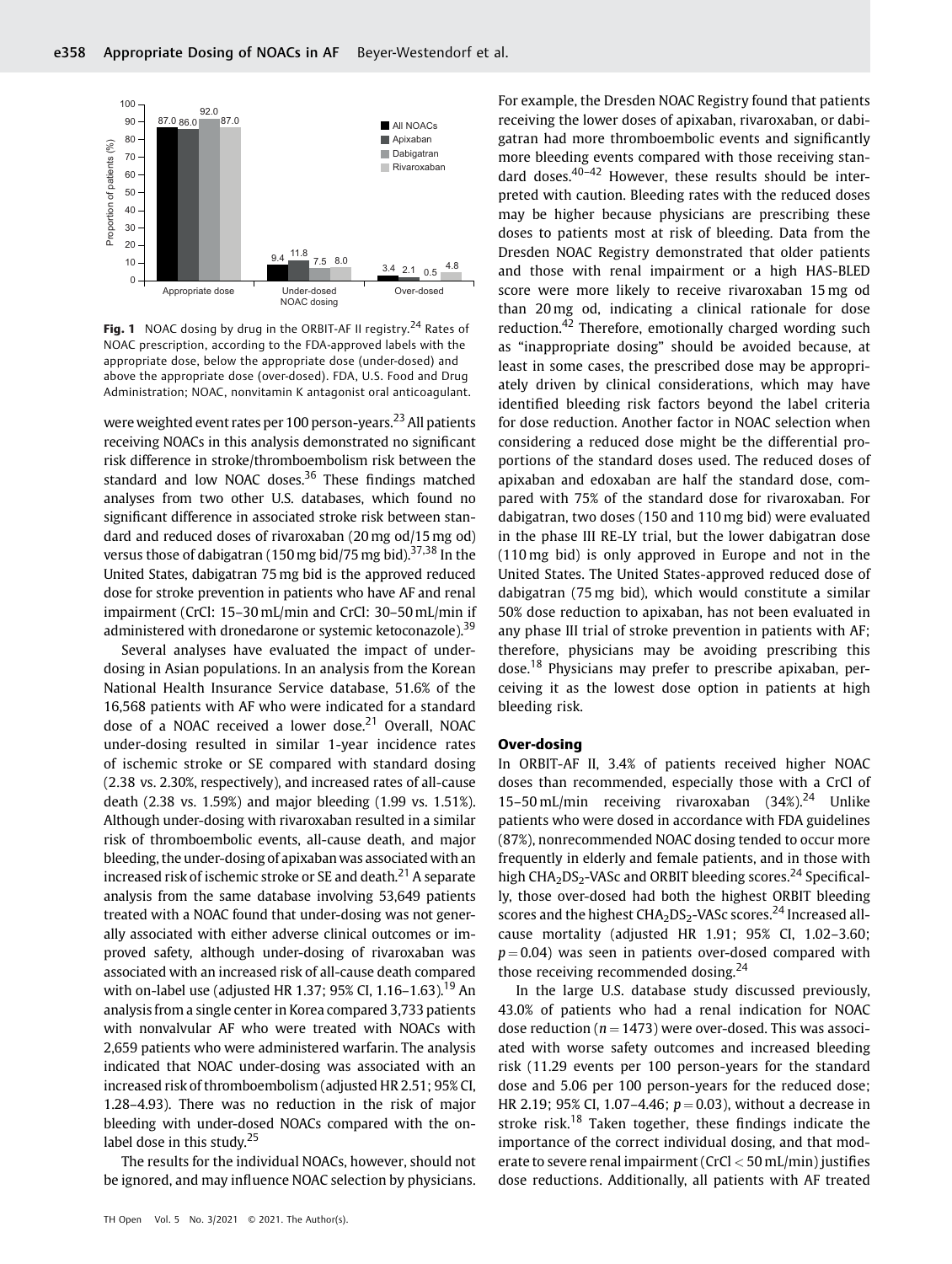with an anticoagulant should have regular CrCl monitoring to detect changes in renal function.<sup>2</sup>

In the analysis of the Korean National Health Service database by Yu et al, 8.4% of 53,649 patients with AF treated with a NOAC were found to have been over-dosed.<sup>19</sup> This resulted in an increased risk of stroke or SE compared with standard dosing (HR 1.45; 95% CI, 1.01–1.34), as well as increased risks of major bleeding (HR 1.63; 95% CI, 1.39–1.90) and death (HR 1.81; 95% CI, 1.56–2.09).<sup>19</sup> Conversely, in the single-center study from Lee et al mentioned previously, over-dosing was not associated with any significant difference in either thromboembolism or major bleeding compared with warfarin.<sup>25</sup>

# Potential Reasons for the Use of Nonrecommended NOAC Doses in Clinical Practice

### Potential Reasons for Under-dosing

Contributing factors for the current underuse of NOACs, and oral anticoagulation in general, in patients with AF are dependent on the individual patient. Once the physician has accounted for factors such as age, comorbidities, and patient suitability/preferences, the decision may be made not to prescribe oral anticoagulation, and this may be entirely appropriate.<sup>22</sup> Therefore, physicians' judgment and experience in balancing stroke risk against bleeding risk, outside of the CHADS<sub>2</sub> and CHA<sub>2</sub>DS<sub>2</sub>-VASc scores, may explain the discrepancies noted between real-world data and the phase III clinical trials. $23,43$  For example, many physicians fear bleeding events and complications, particularly in elderly patients.<sup>20,21,25,26,28,44,45</sup> However, compared with the disabling effects of stroke as a result of withholding anticoagulation, bleeding events are mostly manageable, especially because intracranial hemorrhage is far less common in patients receiving NOACs versus VKAs. Physicians may also be exercising caution in patients close to cutoffs for on-label reduced dose of NOACs on the basis of renal function, body weight, and age. $20,25$  Additionally, misperceptions leading to under-dosing of NOACs for safety reasons caused the FDA to cite physician behavior as the primary reason for not approving the lower tested dose of dabigatran (110 mg bid) from the RE-LY trial.<sup>46</sup> Inadvertent underdosing of the NOACs, which are all P-gp substrates, may arise due to the concomitant use of drugs that induce P-gp expression (such as rifampicin and St John's wort), which has been shown to result in a 35–66% decrease in NOAC plasma levels and, therefore, should be avoided or used with caution.<sup>6</sup>

#### Potential Reasons for Over-dosing

A reason for NOAC over-dosing could be that physicians are unaware of impaired renal function at the time of prescription or changes to renal function, body weight, age, or co-medication while receiving treatment. Patients' kidney function should be monitored regularly, especially in patients who already have renal impairment, where worsening function is expected, or in the elderly or frail.<sup>2,28</sup> Overdosing of NOACs may also arise due to concomitant treatment with drugs that increase NOAC plasma levels, such as P-gp inhibitors (all NOACs) and CYP3A4 inhibitors (apixaban and rivaroxaban). Therefore, concomitant treatment with strong inhibitors of both CYP3A4 and P-gp (such as systemic azole-antimycotics [e.g., ketoconazole, itraconazole, and voriconazole] or HIV-protease inhibitors [e.g., ritonavir]) is contraindicated/not recommended in patients receiving apixaban, dabigatran, or rivaroxaban. $6$  In patients receiving edoxaban, the 30 mg od dose is recommended with concomitant use of ciclosporin, dronedarone, erythromycin, or ketoconazole (P-gp inhibitors). $9$ 

# Open Questions Relating to NOAC Dosing

Determining the most appropriate OAC (NOAC vs. VKA) and dosing regimens for patients with end-stage renal disease, highly fluctuating renal function, at the extremes of body weight, or with an advanced age is a pressing clinical question. Lack of clinical evidence in these special patient populations requires clinical judgment to determine the most appropriate anticoagulant and dose.

#### Changes in Renal Function

The European Society of Cardiology guidelines recommend regular monitoring of renal function during NOAC treatment, to change doses and reassess stroke risk as soon as possible.<sup>2</sup> Deterioration in renal function may require a reduction of the standard NOAC dose to the lower approved dose for stroke prevention, or may even require discontinuation (if CrCl is  $<$  30 mL/min).

#### Management of Very Obese Patients

The current recommendation for NOACs implies using a fixed dose for obese patients. However, the International Society on Thrombosis and Haemostasis Scientific and Standardization Committee issued a warning against the use of fixeddose NOACs in patients with a body mass index of  $>$  40 kg/m<sup>2</sup> or a weight of  $>$  120 kg, based on lack of evidence for patients at the upper extreme of weight. $47$  Subgroup analyses in the large phase III trials suggest that NOACs are efficacious and well tolerated in obese patients; however, the patient numbers were low.<sup>47</sup> The RE-LY trial demonstrated that 1-year stroke/SE rates for patients with AF receiving the standard dabigatran dose (150mg bid) and the lower dose (110 mg bid) did not differ for the highest body mass index category (>36 kg/m<sup>2</sup>), compared with warfarin.<sup>47</sup> Several case reports of obese patients receiving NOACs experiencing a stroke or SE have suggested that efficacy may be impacted by body weight.<sup>48</sup>

Investigation into obese patients with AF and the so-called "obesity paradox" has been performed.<sup>49</sup> The obesity paradox occurs when an inverse relationship is observed between obese patients and a better cardiovascular prognosis.<sup>49</sup> A meta-analysis of the NOAC trials in patients with AF identified lower risks of stroke/SE events and of major bleeding in overweight and obese patients compared with patients of normal weight.<sup>49</sup> This may be partly explained by obese patients being younger than normal-weight patients.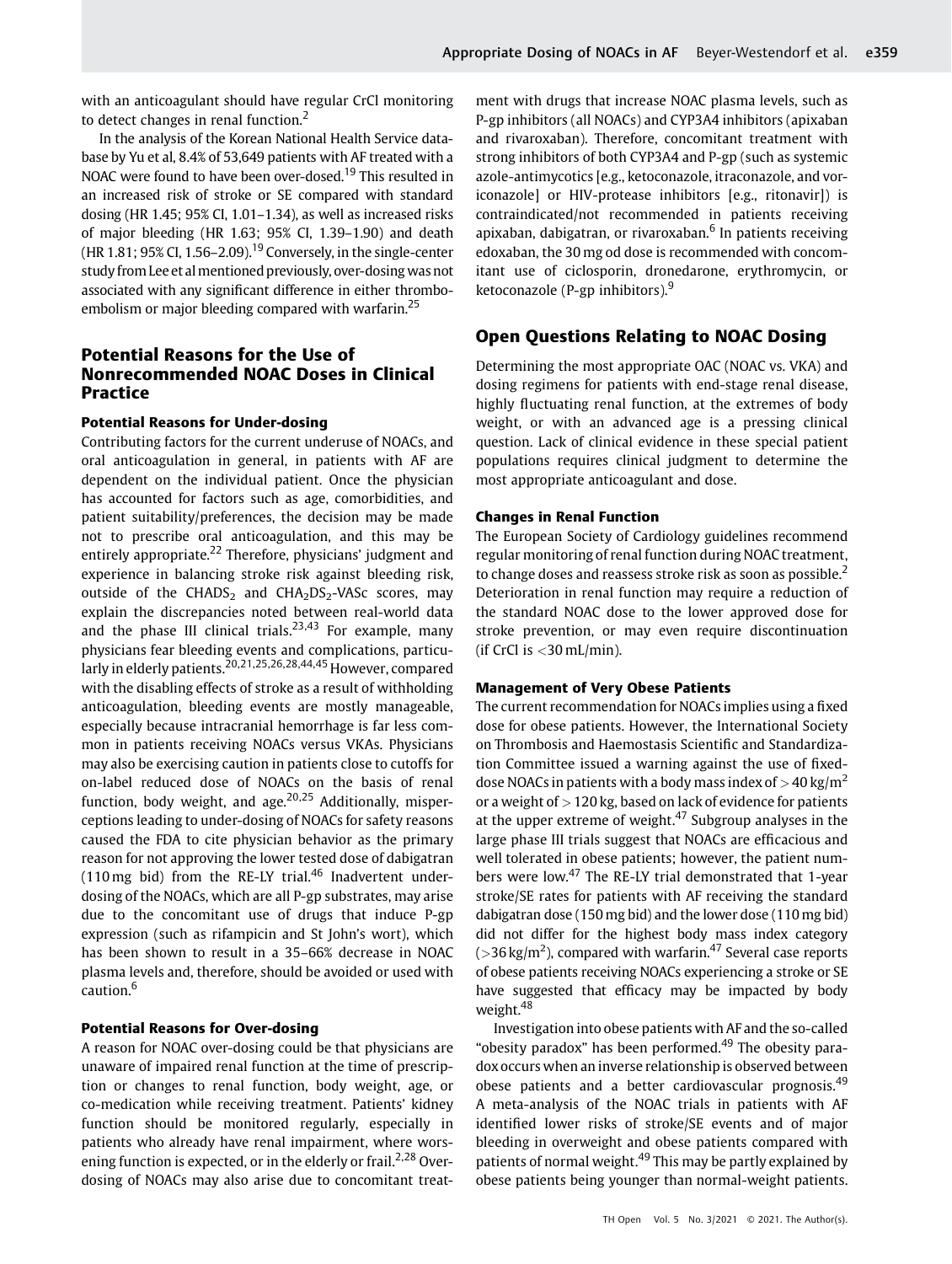In the Dresden NOAC Registry, on-treatment outcomes were lowest in obese patients compared with patients of normal weight, despite obese patients having more cardiovascular risk factors.<sup>50</sup> Conversely, the analysis of a cohort involving 325 patients with AF treated with NOACs indicated that patients with a higher body mass index were more likely to experience both thrombosis and major bleeding earlier than those of normal weight.<sup>51</sup> Recently, a subanalysis of the ENGAGE AF-TIMI 48 trial has been published, alongside several pharmacokinetic/pharmacodynamic studies and large retrospective claims database analyses, which, taken together, provide reassurance that licensed dosing of NOACs is also effective and has a consistent safety profile in very obese patients (body mass index  $>$  40 kg/m<sup>2</sup> or body weight >  $120 \text{ kg}$ ).<sup>52–59</sup> It is, therefore, reasonable to expect that the current (2016), more cautious International Society on Thrombosis and Haemostasis guidance will be updated accordingly in the near future.

#### Octogenarians and Older Patients

Advancing age is the most common reason for not prescribing anticoagulation in frail patients.<sup>28</sup> Approximately half of all elderly patients with AF have abnormal renal function (52.4%), compared with one-third of elderly patients without AF (32.2%), and this further increases bleeding risk. $44,60$ Other comorbidities may also be present, as well as cognitive disorders, risk of falls, and polymedication, all of which can lead physicians to under-dose anticoagulants, $^{28}$  despite evidence that the adverse clinical responses associated with under-dosing are also apparent in this population.<sup>45</sup> However, the simple dosing regimens and lower risk of intracranial hemorrhage with NOACs versus VKAs may make them the treatment of choice in the elderly.<sup>28</sup> This is supported by the outcomes of the ELDERCARE-AF trial, which was conducted in Japanese patients  $\geq 80$  years of age who were not considered suitable for standard anticoagulation therapy. In this study, low-dose edoxaban significantly reduced the risk of stroke and SE without significantly increasing the risk of major bleeding versus placebo.<sup>61</sup>

# Conclusions

Many patients with AF receive NOAC doses inconsistent with the drug label for stroke prevention, which may cause patients to be under- or over-dosed, thereby increasing the risk of adverse clinical outcomes. Use of low-dose NOACs for patients with AF was higher in real-world studies compared with phase III trials. A reduced effectiveness for stroke prevention was observed when low-dose apixaban was used in patients eligible for the standard dose, with no reduction in bleeding risk. Conversely, patients eligible for a low-dose NOAC receiving a standard dose may be at increased bleeding and mortality risk. Anticoagulation in patients with AF can be difficult to manage and regular assessment is required for appropriate dosing and optimal clinical outcomes.

#### Note

The authors take responsibility for all aspects of the reliability and freedom from bias of the data presented and their discussed interpretation.

#### Conflict of Interest

J.B-.W. has received honoraria from Alexion, Bayer, Daiichi Sankyo, Medscape, Pfizer, and Portola, and research funding from Bayer, Boehringer Ingelheim, Daiichi Sankyo, Pfizer, and Portola. M.F. has received funding from Abbott, Bayer, Boehringer Ingelheim, Bristol Myers Squibb, Dawn 4S, INRStar, Medtronic, Oberoi Consulting, Pfizer, Roche, Sanofi Aventis, and Servier. W.A. has served as an advisor or consultant for Biotronix Healthcare and Servier, as a speaker or member of a speakers' bureau for Bayer AG, Boehringer Ingelheim, Boston Scientific, Bristol Myers Squibb, LivaNova, Meda Pharmaceuticals, Medtronic, MSD, Novartis Pharmaceuticals, Pfizer, Physiomed, St Jude Pharmaceuticals, and Servier.

#### Funding/Acknowledgments

The authors would like to acknowledge Sarah Atkinson, who provided medical writing services with funding from Bayer AG.

#### References

- 1 Wolf PA, Abbott RD, Kannel WB. Atrial fibrillation as an independent risk factor for stroke: the Framingham Study. Stroke 1991;22 (08):983–988
- 2 Kirchhof P, Benussi S, Kotecha D, et al; ESC Scientific Document Group. 2016 ESC Guidelines for the management of atrial fibrillation developed in collaboration with EACTS. Eur Heart J 2016;37 (38):2893–2962
- 3 Kirchhof P, Ammentorp B, Darius H, et al. Management of atrial fibrillation in seven European countries after the publication of the 2010 ESC Guidelines on atrial fibrillation: primary results of the PREvention oF thromboemolic events–European Registry in Atrial Fibrillation (PREFER in AF). Europace 2014;16(01):6–14
- 4 Plitt A, Bansilal S. The nonvitamin K antagonist oral anticoagulants and atrial fibrillation: challenges and considerations. J Atr Fibrillation 2017;9(05):1547
- 5 Ruff CT, Giugliano RP, Braunwald E, et al. Association between edoxaban dose, concentration, anti-Factor Xa activity, and outcomes: an analysis of data from the randomised, double-blind ENGAGE AF-TIMI 48 trial. Lancet 2015;385(9984):2288–2295
- 6 Steffel J, Verhamme P, Potpara TS, et al; ESC Scientific Document Group. The 2018 European Heart Rhythm Association Practical Guide on the use of non-vitamin K antagonist oral anticoagulants in patients with atrial fibrillation. Eur Heart J 2018;39(16): 1330–1393
- <sup>7</sup> Eliquis ® [Summary of Product Characteristics]. Uxbridge: Bristol Myers Squibb, Pfizer Inc; 25 May 2021
- <sup>8</sup> Pradaxa ® [Summary of Product Characteristics]. Ingelheim am Rhein: Boehringer Ingelheim International GmbH; 22 June 2021
- <sup>9</sup> Lixiana ® [Summary of Product Characteristics]. Munich: Daiichi Sankyo Europe GmbH; 23 April 2021
- <sup>10</sup> Xarelto ® [Summary of Product Characteristics]. Berlin: Bayer AG; 02 February 2021
- 11 Connolly SJ, Ezekowitz MD, Yusuf S, et al; RE-LY Steering Committee and Investigators. Dabigatran versus warfarin in patients with atrial fibrillation. N Engl J Med 2009;361(12):1139–1151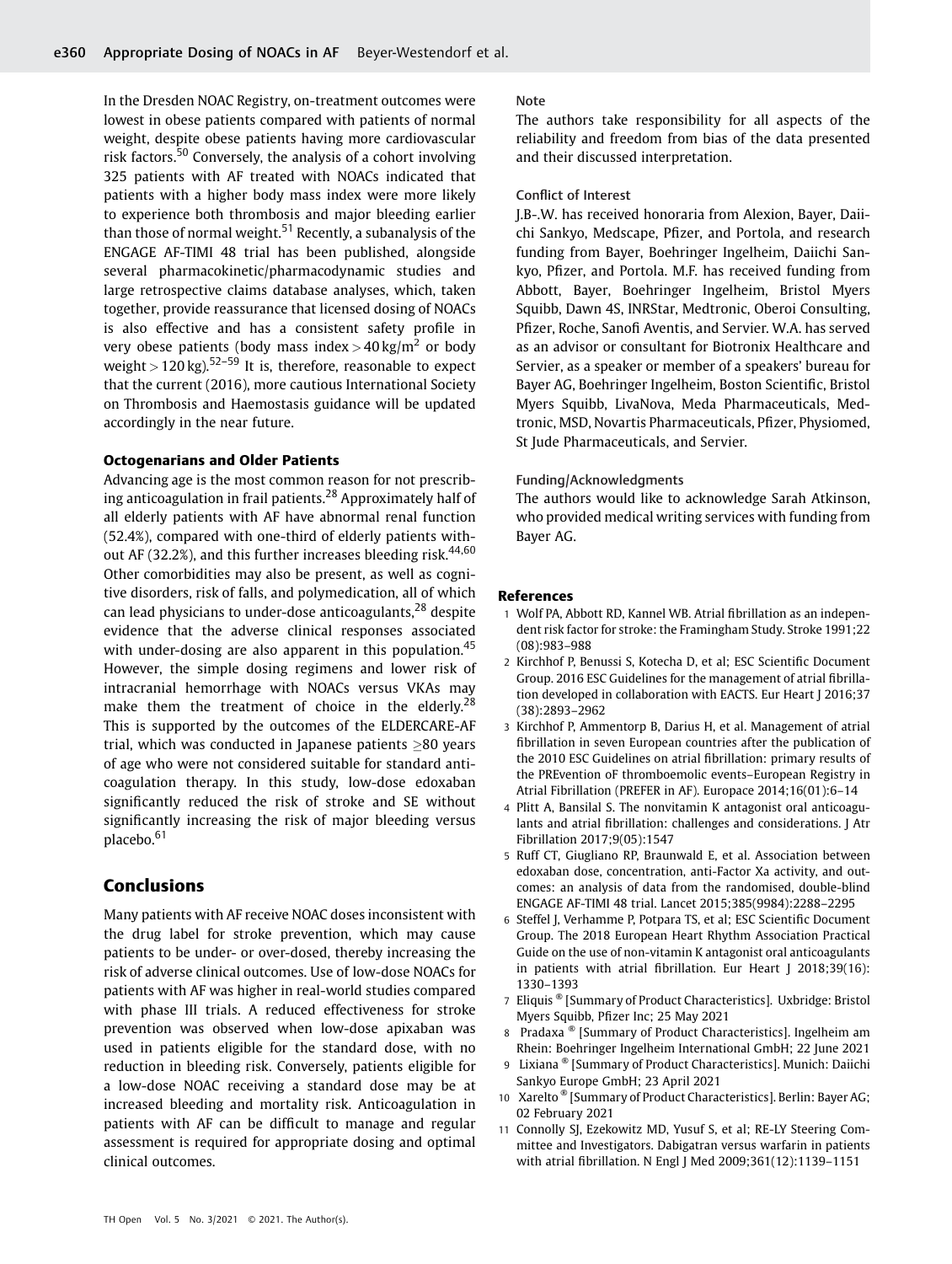- 12 Giugliano RP, Ruff CT, Braunwald E, et al; ENGAGE AF-TIMI 48 Investigators. Edoxaban versus warfarin in patients with atrial fibrillation. N Engl J Med 2013;369(22):2093–2104
- 13 Gong IY, Kim RB. Importance of pharmacokinetic profile and variability as determinants of dose and response to dabigatran, rivaroxaban, and apixaban. Can J Cardiol 2013;29(07):S24–S33
- 14 Granger CB, Alexander JH, McMurray JJ, et al; ARISTOTLE Committees and Investigators. Apixaban versus warfarin in patients with atrial fibrillation. N Engl J Med 2011;365(11):981–992
- 15 Patel MR, Mahaffey KW, Garg J, et al; ROCKET AF Investigators. Rivaroxaban versus warfarin in nonvalvular atrial fibrillation. N Engl J Med 2011;365(10):883–891
- 16 Reilly PA, Lehr T, Haertter S, et al; RE-LY Investigators. The effect of dabigatran plasma concentrations and patient characteristics on the frequency of ischemic stroke and major bleeding in atrial fibrillation patients: the RE-LY Trial (Randomized Evaluation of Long-Term Anticoagulation Therapy). J Am Coll Cardiol 2014;63 (04):321–328
- 17 Ruff CT, Giugliano RP, Braunwald E, et al. Comparison of the efficacy and safety of new oral anticoagulants with warfarin in patients with atrial fibrillation: a meta-analysis of randomised trials. Lancet 2014;383(9921):955–962
- 18 Yao X, Shah ND, Sangaralingham LR, Gersh BJ, Noseworthy PA. Non-vitamin K antagonist oral anticoagulant dosing in patients with atrial fibrillation and renal dysfunction. J Am Coll Cardiol 2017;69(23):2779–2790
- 19 Yu HT, Yang PS, Jang E, et al. Label adherence of direct oral anticoagulants dosing and clinical outcomes in patients with atrial fibrillation. J Am Heart Assoc 2020;9(12):e014177
- 20 García Rodríguez LA, Martín-Pérez M, Vora P, et al. Appropriateness of initial dose of non-vitamin K antagonist oral anticoagulants in patients with non-valvular atrial fibrillation in the UK. BMJ Open 2019;9(09):e031341
- 21 Cho MS, Yun JE, Park JJ, et al. Pattern and impact of off-label underdosing of non-vitamin K antagonist oral anticoagulants in patients with atrial fibrillation who are indicated for standard dosing. Am J Cardiol 2020;125(09):1332–1338
- 22 Nabauer M, Gerth A, Limbourg T, et al. The Registry of the German Competence NETwork on Atrial Fibrillation: patient characteristics and initial management. Europace 2009;11(04):423–434
- 23 Nielsen PB, Skjøth F, Søgaard M, Kjældgaard JN, Lip GYH, Larsen TB. Effectiveness and safety of reduced dose non-vitamin K antagonist oral anticoagulants and warfarin in patients with atrial fibrillation: propensity weighted nationwide cohort study. BMJ 2017;356:j510
- 24 Steinberg BA, Shrader P, Thomas L, et al; ORBIT-AF Investigators and Patients. Off-label dosing of non-vitamin K antagonist oral anticoagulants and adverse outcomes: the ORBIT-AF II registry. J Am Coll Cardiol 2016;68(24):2597–2604
- 25 Lee KN, Choi JI, Boo KY, et al. Effectiveness and safety of off-label dosing of non-vitamin K antagonist anticoagulant for atrial fibrillation in Asian patients. Sci Rep 2020;10(01):1801
- 26 Dillinger JG, Aleil B, Cheggour S, et al. Dosing issues with nonvitamin K antagonist oral anticoagulants for the treatment of nonvalvular atrial fibrillation: why we should not underdose our patients. Arch Cardiovasc Dis 2018;111(02):85–94
- 27 Dobesh PP, Fanikos J. Reducing the risk of stroke in patients with nonvalvular atrial fibrillation with direct oral anticoagulants. Is one of these not like the others? J Atr Fibrillation 2016;9(02):1481
- 28 Suárez Fernández C, Formiga F, Camafort M, et al; Grupo de trabajo de Riesgo vascular de la SEMI. Antithrombotic treatment in elderly patients with atrial fibrillation: a practical approach. BMC Cardiovasc Disord 2015;15:143
- 29 Heidbuchel H, Berti D, Campos M, et al. Implementation of nonvitamin K antagonist oral anticoagulants in daily practice: the need for comprehensive education for professionals and patients. Thromb J 2015;13:22
- 30 Hijazi Z, Hohnloser SH, Oldgren J, et al. Efficacy and safety of dabigatran compared with warfarin in relation to baseline renal function in patients with atrial fibrillation: a RE-LY (Randomized Evaluation of Long-term Anticoagulation Therapy) trial analysis. Circulation 2014;129(09):961–970
- 31 Bohula EA, Giugliano RP, Ruff CT, et al. Impact of renal function on outcomes with edoxaban in the ENGAGE AF-TIMI 48 trial. Circulation 2016;134(01):24–36
- 32 Hohnloser SH, Hijazi Z, Thomas L, et al. Efficacy of apixaban when compared with warfarin in relation to renal function in patients with atrial fibrillation: insights from the ARISTOTLE trial. Eur Heart J 2012;33(22):2821–2830
- 33 Fox KAA, Piccini JP, Wojdyla D, et al. Prevention of stroke and systemic embolism with rivaroxaban compared with warfarin in patients with non-valvular atrial fibrillation and moderate renal impairment. Eur Heart J 2011;32(19):2387–2394
- 34 Gupta M, Singh N, Tsigoulis M, et al. Underuse of full dose Factor Xa inhibition in atrial fibrillation: insight from the SPRINT-AF registry. J Am Coll Cardiol 2015;65:A348
- 35 Weitz JI, Eikelboom JW. Appropriate apixaban dosing: prescribers take note. JAMA Cardiol 2016;1(06):635–636
- 36 Staerk L, Gerds TA, Lip GYH, et al. Standard and reduced doses of dabigatran, rivaroxaban and apixaban for stroke prevention in atrial fibrillation: a nationwide cohort study. J Intern Med 2018; 283(01):45–55
- 37 Graham DJ, Reichman ME, Wernecke M, et al. Stroke, bleeding, and mortality risks in elderly Medicare beneficiaries treated with dabigatran or rivaroxaban for nonvalvular atrial fibrillation. JAMA Intern Med 2016;176(11):1662–1671
- 38 Hernandez I, Zhang Y. Comparing stroke and bleeding with rivaroxaban and dabigatran in atrial fibrillation: analysis of the US Medicare part D data. Am J Cardiovasc Drugs 2017;17(01): 37–47
- <sup>39</sup> Pradaxa ® [Prescribing Information]. Ridgefield, CT: Boehringer Ingelheim Pharmaceuticals Inc; July 2020
- 40 Helmert S, Marten S, Mizera H, et al. Effectiveness and safety of apixaban therapy in daily-care patients with atrial fibrillation: results from the Dresden NOAC Registry. J Thromb Thrombolysis 2017;44(02):169–178
- 41 Beyer-Westendorf J, Ebertz F, Förster K, et al. Effectiveness and safety of dabigatran therapy in daily-care patients with atrial fibrillation. Results from the Dresden NOAC Registry. Thromb Haemost 2015;113(06):1247–1257
- 42 Hecker J, Marten S, Keller L, et al. Effectiveness and safety of rivaroxaban therapy in daily-care patients with atrial fibrillation. Results from the Dresden NOAC Registry. Thromb Haemost 2016; 115(05):939–949
- 43 Kakkar AK, Mueller I, Bassand JP, et al; GARFIELD Registry Investigators. Risk profiles and antithrombotic treatment of patients newly diagnosed with atrial fibrillation at risk of stroke: perspectives from the international, observational, prospective GARFIELD registry. PLoS One 2013;8(05):e63479
- 44 Ding M, Fratiglioni L, Johnell K, Fastbom J, Ljungdahl M, Qiu C. Atrial fibrillation and use of antithrombotic medications in older people: a population-based study. Int J Cardiol 2017; 249:173–178
- 45 de Almeida JPHCL, Martinho AS, Girão A, et al. Novel anticoagulants in an older and frail population with atrial fibrillation: the effect of inappropriate dosing on clinical outcomes. Eur Geriatr Med 2020;11(05):813–820
- 46 Steinberg BA, Shrader MA, Thomas L, et al. Association of inappropriate dosing of non-vitamin K oral anticoagulants and risk of adverse events: results from the ORBIT-AF II registry. Paper presented at: European Society of Cardiology congress; Rome, Italy, August 27–31, 2016, Abstract 2954
- 47 Martin K, Beyer-Westendorf J, Davidson BL, Huisman MV, Sandset PM, Moll S. Use of the direct oral anticoagulants in obese patients: